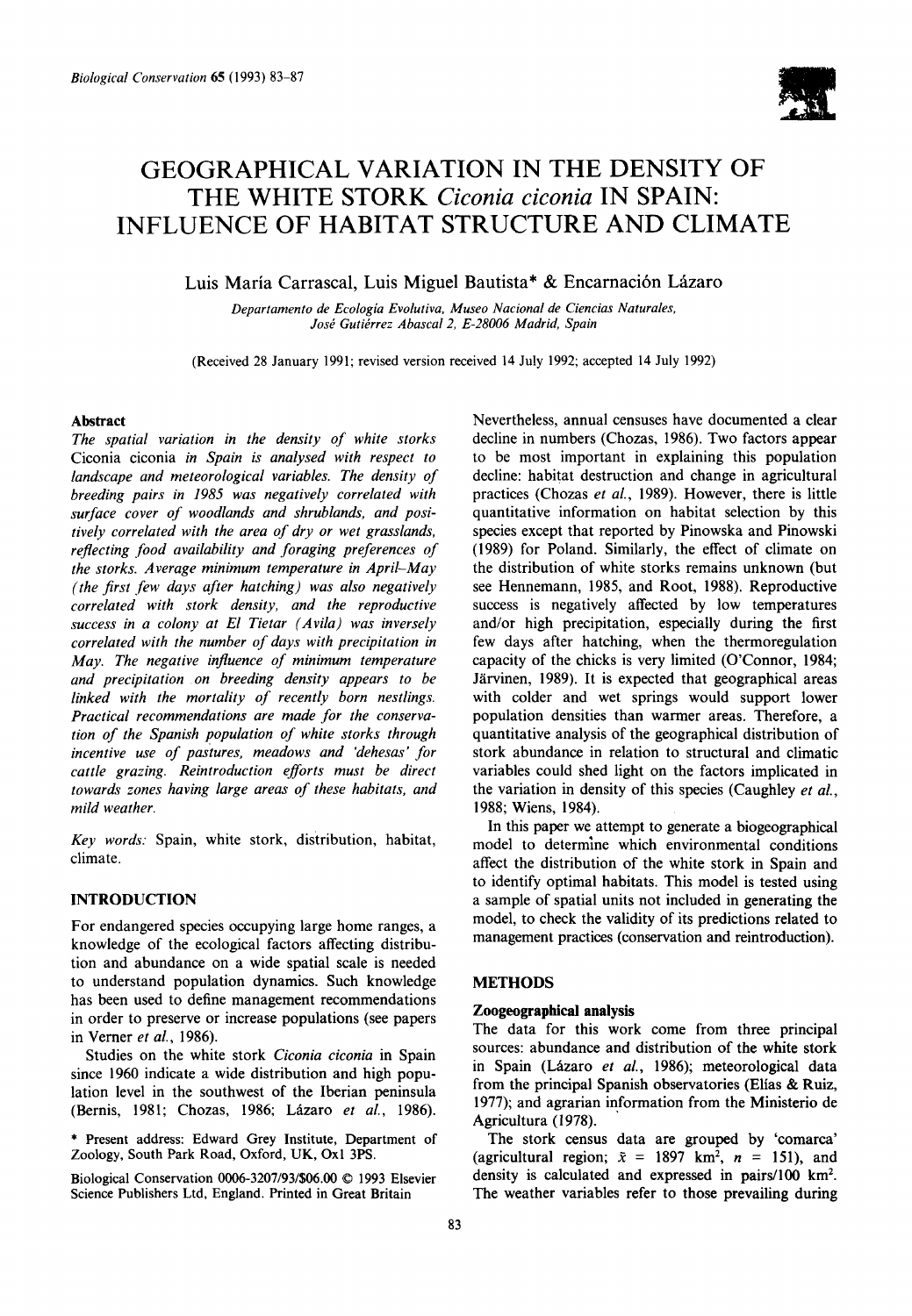the most critical part of the breeding period (April-May) when hatching takes place (Bernis, 1981) and the young chicks have to survive cold conditions: average (TA) and minimum (TM) temperatures, precipitation (mm, P) and number of days with precipitation (NDP).

Although the climatological data do not include the census year (1984), it is considered that they provide a good representation of the climatological conditions of each agricultural region since they are the averages of a minimum of 10 years between 1950 and 1975. Besides, the white stork is a long-lived trans-Saharan migrant that shows a high degree of philopatry (Creutz, 1985), so that the variation in its abundance in large geographical regions should follow general meteorological patterns and not between-year changes on a short-term basis (Wiens, 1984). Only those agricultural regions where white storks were present during the year of the census were included in the analysis.

The habitat variables (expressed as percent cover within each 'comarca') are dry arable and waste land, irrigated crops, wet and dry grasslands (hay meadow and permanent pasture respectively), scrubland, 'dehesa' (grassland with scattered trees) and woodland. A Principal Component Analysis was applied to this set of habitat variables to obtain independent factors describing geographical variation in the landscape (Nie *et al.,* 1975; Bhattacharyya, 1981). These new multivariate components and meteorological variables were used in a stepwise multiple regression analysis to predict white stork abundance in agricultural regions. In order to check the validity and generality of the regression model, we randomly chose 50% of the agricultural regions to carry out a multiple regression. This randomization-regression process was repeated 30 times (Díaz & Carrascal, 1991). The 30 regression equations obtained were subsequently used to predict the abundance of white storks in the regions not used in building the model. If the regression model has general validity the observed and predicted values of density should be significantly correlated.

#### **Annual variation of reproductive success**

A colony of white storks in Central Spain (El Tiétar, Avila) provided a good series of annual data on reproductive success (Mufioz-Pulido *et al.,* 1989). This colony is illustrative of the climate and landscape predominant in the main area of distribution where the species is most abundant: a temperate area of 'dehesas'. Reproductive success was calculated as the number of fledged young per breeding pair, The same meteorological variables (May data) utilized in the zoogeographical analysis were obtained for El Tiétar from the archives of the Confederación Hidrogeográfica del Tajo.

Multiple regression analysis was used to determine those meteorological variables which significantly explained temporal variation in the reproductive success.

All variables were transformed (logarithmic, square root or' arcsin) before the application of appropriate statistical tests (Sokal & Rohlf, 1981).

**Table 1. Relationships between structural variables and principal components (factor Ioadings >0"5 are shown in bold type)** 

| Factors                  | PC1      | PC2      | PC3      |
|--------------------------|----------|----------|----------|
| Variance explained (%)   | 42.1     | 17.7     | $11-4$   |
| Accumulated variance (%) | 42.1     | 59.8     | 71.2     |
| Dry arable land          | -0.668   | $-0.537$ | $-0.410$ |
| Waste land               | -0.802   | 0.087    | 0.030    |
| Irrigated land           | $-0.194$ | $-0.718$ | $-0.062$ |
| Hay meadow               | 0.136    | 0.005    | 0.928    |
| Dry permanent pasture    | $-0.108$ | 0.546    | 0.574    |
| Woodland                 | 0.828    | 0.188    | 0.020    |
| 'Dehesas'                | 0.135    | 0.817    | 0.048    |
| Scrubland                | 0.716    | 0.346    | 0.137    |
|                          |          |          |          |

#### RESULTS

The structural variables considered were reduced to three independent components by means of a Principal Components Analysis (Table 1). The first component (PCI) describes the structural complexity of the landscape: woodland and scrubland *vs* arable and waste lands. The second component (PC2) contrasts **dehesa**  landscape with arable land, while the third (PC3) contrasts open grassland with areas dedicated to crops. These three components together explain  $71.2%$  of the original variance.

Nest density in the areas where white storks were present was negatively correlated with the first component ( $r = 0.38$ ,  $n = 151$ ,  $p < 0.001$ ). This relationship shows a negative correlation with woodland and scrub areas, rather than a positive relationship with arable or waste fields (the simple correlation between nest density and percentage of arable  $+$  waste land was not significant:  $r = -0.08$ ,  $p > 0.1$ ). This is in agreement with the observed behaviour of white stork, which tends to



**Fig.** 1. Nest density variation in factor space (Factor 1 vs Factor 2). Surface has been smoothed with a moving **average**  (mean of five points). Density of **nests increases as** structural complexity decreases (Factor 1) and **the area of 'dehesa'** and pasture increases (Factor 2).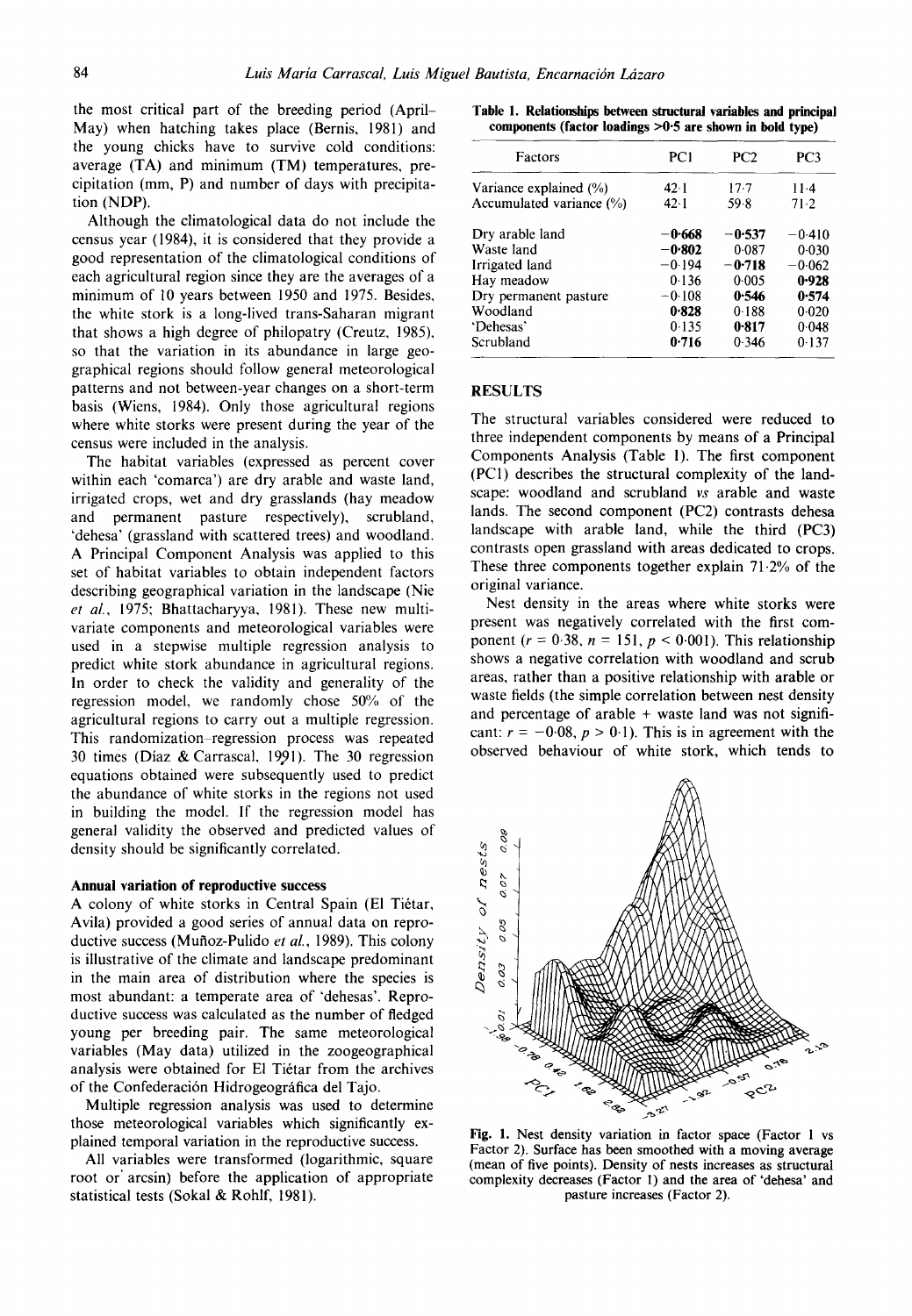| Dependent variable | Independent<br>variable | ,           | Explained<br>variance $(\%)^a$ | Accumulated<br>variance $(\% )$ |
|--------------------|-------------------------|-------------|--------------------------------|---------------------------------|
| Density of nests   | PC <sub>1</sub>         | $-0.390***$ | 12.37                          | 12.37                           |
|                    | PC2                     | $0.389***$  | $11-33$                        | 23.70                           |
|                    | PC <sub>3</sub>         | $0.363***$  | 7.06                           | 30.76                           |
|                    | <b>TM</b>               | $0.307***$  | 5.56                           | 36.32                           |

**Table 2. Results of the stepwise multiple regression analysis for density of nests**  (Partial correlation coefficient  $(r_p)$  and explained variance are given;  $n = 151$  areas)

<sup>a</sup> Measured as 100  $\times$  b  $\times$  r, where b = standardized multiple regression coefficient, and r = simple correlation coefficient (see Alerstam, 1978).

avoid woodland and scrub areas (Alonso *et al.,* 1991). The relationships between nest density and the second and third components were positive  $(r = 0.36, p <$ 0.001 and  $r = 0.21$ ,  $p = 0.01$ , respectively), showing a direct association between the presence of storks and the proportion of dry or wet grassland. Figure 1 shows the pattern of variation of nest density in the plane spanned by the first and second components.

The stepwise regression analysis between nest density (dependent variable) and the three landscape components and the meteorological variables showed that the three components and the minimum temperature in April-May were significantly associated with density of nests (Table 2). This regression model explained 36.3% of the original variance in stork density across the geographical distribution in Spain.

#### **Estimate of the predictive power of the regression model**

The 30 stepwise regression analyses, carried out on a random geographical subsample of nests, showed that PC2 was always significant while PC1 and PC3 and TM were nearly always significant (Table 3). Other meteorological variables entering the model were the average temperature for April and May (TA) and total precipitation (P), but their irregular presence in the regressions indicates that they did not make a significant contribution in explaining the geographical variation of stork density. The average figure for the percentage of variance explained by these 30 regression models was  $39\%$  (SD =  $6\%$ ), all models being significant  $(p < 0.05)$ .

The nest densities observed in the 76 'comarcas' which were not used in constructing the model showed significant correlation with the values predicted by all 30 regression models, i.e. when predicted values were plotted against observed values, the slope  $(b)$  and  $y$  axis intercept  $(a)$  did not differ significantly from 1 and 0 respectively (Table 3).

#### **Reproductive success**

The reproductive success of white stork in the colony of El Ti6tar was inversely correlated with the number of days with precipitation in May  $(r = -0.81, n = 8,$  $p = 0.016$ ; Fig. 2), i.e. the greater the number of days with rain, snow or hail during the first few days after hatching, the lower the fledging success.

## DISCUSSION

The results of this work demonstrate that, apart from other factors of direct human influences (hunting, pesticides, destruction of nests, electric wires), the physical structure of the landscape and climate play important roles in determining the pattern of abundance of the white stork in Spain.

The extent of flooded meadow and pasture is a key determinant of the abundance of this species. The same pattern was obtained on a local scale in some other

Table 3. Number of stepwise regression equations which significantly  $(p < 0.05)$  include any principal component  $(1, 2, 3)$  and original **weather variables predicting the density of breeding pairs in 50% of the randomly chosen agricultural regions** 

(d.f. = 73; total number of equations performed = 30; average of  $R<sup>2</sup>$  adjusted = 0.39, SD = 0.06; for details, see text). Predictions of each of the 30 equations are tested against the rest of the sample (d.f.  $=$  74). The goodness-of-fit of the procedure is estimated through direct regression of predicted and observed density. By this procedure the averages of the intercept of regression *(a),* and of the slope of regression (b) are tested ( $H_0$ :  $a = 0$ ,  $b = 1$  for total number of equations performed)

|                     | Initial set of variables |     |                    |           |           |                          |     |
|---------------------|--------------------------|-----|--------------------|-----------|-----------|--------------------------|-----|
|                     | PC1                      | PC2 | PC3                | <b>TA</b> | <b>TM</b> | P                        | NDP |
| Number of equations | 29                       | 30  | 27                 |           | 27        |                          | 0   |
| $\frac{0}{0}$       | 97                       | 100 | 90                 |           | 90        |                          | 0   |
|                     | Average                  |     | Standard deviation |           |           | $H_0$ Significance level |     |
| a                   | 0.0083                   |     | 0.1657             |           |           | 0.7858                   |     |
| b                   | 1.0890                   |     | 0.7220             |           |           | 0.5049                   |     |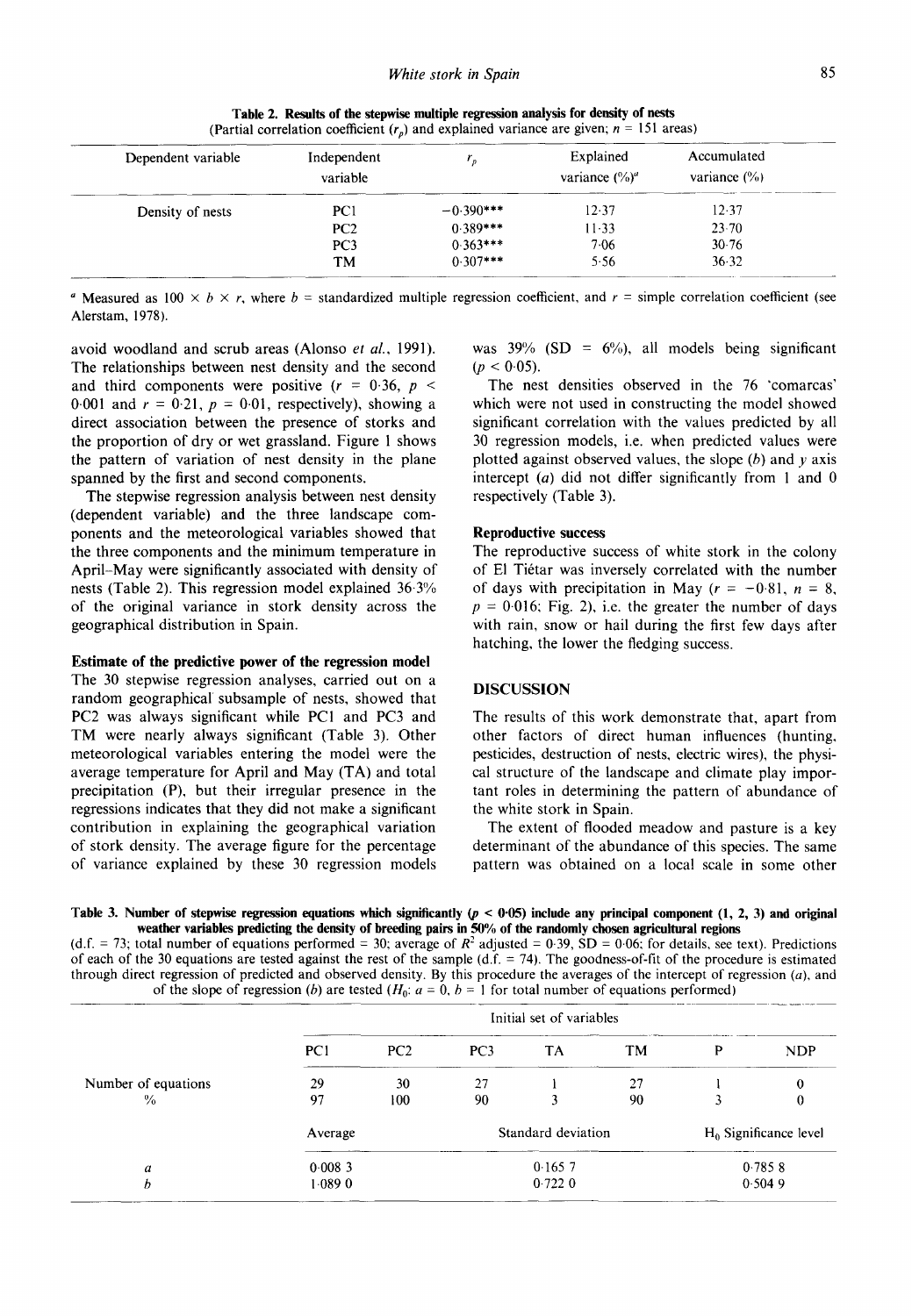

Fig. 2. Relationship between reproductive success (young per breeding pair) and number of days with precipitation in May.

zones of the Iberian Peninsula (Alonso *et al.,* 1991) and the European continent (Dallinga & Schoenmakers, 1989; Randik, 1989). This demonstrates that habitat selection in the white stork is geographically very constant, with implications for its population density (see, however, Van Horne, 1983). The existence of a habitat with adequate food thus constitutes the most important factor in the distribution of this species on a national scale (30.8% of the variance is explained by the landscape components) (Hildén, 1965; Wiens, 1989, for similar results with other species on a larger geographic scale).

In various parts of Europe one of the suggested causes of population decline of the white stork has been the drainage of damp meadows, and their substitution by monocultures (Kuzniak, 1985; Randik, 1989). The loss of adequate habitat has probably also been the main cause for its population reduction in Spain since the 1950s (Bernis, 1981). From a longer perspective, however, the present abundance of the white stork should be much higher than it was in the past, since the potential (predominantly forest) vegetation of the Iberian peninsula has been replaced by areas of extensive agriculture (Bellot, 1978) which provide better feeding environments (Alonso *et al.,* 1991). Man is at present causing a decrease in the population levels of this anthropophilous species through modifications to the habitat, while previously he contributed to its increase.

### **Practical recommendations**

The most obvious recommendation is to preserve and encourage the use of 'dehesas', dry permanent pastures and hay meadows for cattle. Since the beginning of the century, these lands have suffered a considerable reduction in surface area in favour of the creation of large monocultures. Therefore, grasslands must be preserved, avoiding drainage, urbanization or transformation into extensive croplands.

Efforts at reintroducing the species or protecting its

breeding (attempted in several parts of Spain; Chozas *et al.,* 1988) should be directed towards districts where there are still large areas of hay meadow and permanent pasture, and which have mild weather during the hatching period. These reintroduced populations should serve as nuclei to attract flocks of immature individuals, which would enlarge the size of the breeding colony. The results of these measures should be appraised over several years because of the longevity of the species and the prolonged period of sexual immaturity.

#### ACKNOWLEDGEMENTS

Thomas Johnson, Rafael Marquez, Brian N. K. Davis and an anonymous referee considerably improved the manuscript. This study is a contribution to the Dirección General de Investigación Científica y Técnica through project no. PB87-0389.

#### **REFERENCES**

- Alerstam, T. (1978). Analysis and theory of visible bird migration. *Oikos,* 30, 273-349.
- Alonso, J. C., Alonso, J. A. & Carrascal, L. M. (1991). Habitat.selection by foraging white storks, *Ciconia ciconia,*  during the breeding season. *Can. J. Zool.*, **69**, 1957–62.
- Bellot, F. (1978). *El tapiz vegetal de la Península Ibérica*. H. Blume, Madrid.
- Bernis, F. (1981). *La población de cigüeñas españolas. Estudios y tablas de censos, período 1948-1974.* Cátedra de Zoología de Vertebrados, Universidad Complutense, Madrid.
- Bhattacharyya, H. (1981), Theory and methods of factor analysis and principal components. In *The use of multivariate statistics in studies of wildlife habitat,* ed. D. E. Capen. *USDA For. Serv., Gen. Tech. Rep.,* RM-87, pp. 72-9.
- Caughley, G., Grice, D., Barker, R. & Brown, B., (1988). The edge of the range. *J. Anim. Ecol.*, **57**, 771-85.
- Chozas, P. (1986). Status und Verbreitung des Weißstorchs in Spanien 1981 und früher. *Beih. Veröff. Naturschutz*, 43,  $181 - 7$ .
- Chozas, P., Fernández-Cruz, M. & Lázaro, E. (1989). 1984 national census of white stork *Ciconia ciconia* in Spain. In